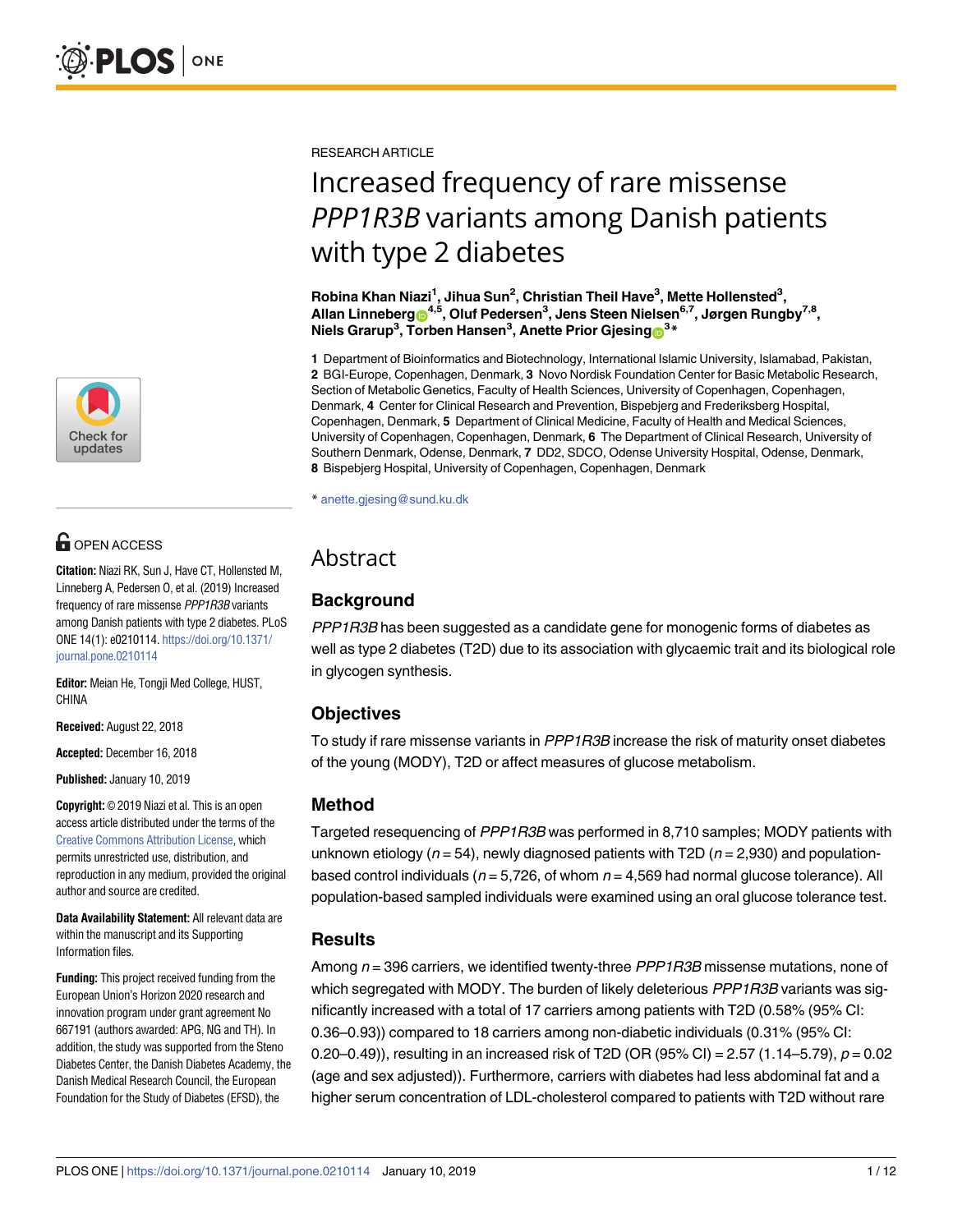<span id="page-1-0"></span>

Novo Nordisk Foundation (Immunometabolism, NNF15CC0018486) and the Danish Diabetes Association. The DD2 cohort was funded by the Danish Agency for Science (grant no. 09-067009 and 09-075724) (authors awarded: JSN and JR). The Novo Nordisk Foundation Center for Basic Metabolic Research is an independent research center at the University of Copenhagen, partially funded by an unrestricted donation from the Novo Nordisk Foundation [\(www.metabol.ku.dk](http://www.metabol.ku.dk)). The BGI provided support in the form of salaries for author [JS], but did not have any additional role in the study design, data collection and analysis, decision to publish, or preparation of the manuscript. No other funders had any role in study design, data collection and analysis, decision to publish, or preparation of the manuscript. The specific roles of these authors are articulated in the 'author contributions' section.

**Competing interests:** The authors declared no competing interest. The affiliation of author [JS] with the commercial company BGI does not alter our adherence to PLOS ONE policies on sharing data and materials.

**Abbreviations:** BMI, Body mass index; GAD, glutamic acid decarboxylase; HbA1c, Haemoglobin A1c; HDL, high-density lipoprotein; LD, linkage disequilibrium; LDL, low-density lipoprotein; MAF, Minor allele frequency; T2D, Type 2 diabetes.

missense PPP1R3B variants. In addition, non-diabetic carriers had a higher birth weight compared to non-carriers.

#### **Conclusion**

Rare missense PPP1R3B variants may predispose to T2D.

#### **Introduction**

The prevalence of type 2 diabetes (T2D) is reaching epidemic proportions. Currently, T2D affects approximately 415 million adults, and by 2040, this number is estimated to reach 642 million [\[1\]](#page-9-0). Genetic predisposition is an important risk factor for T2D [\[2\]](#page-9-0).

Several underlying mechanisms may be involved in the development of T2D such as an insufficient insulin production and the lack of adequate insulin response in target tissues [[3\]](#page-9-0). The hepatic postprandial conversion of glucose into glycogen is an important pathway which contributes to the disposal of glucose from the blood. Several enzymes and regulatory proteins are involved in hepatic glycogen synthesis and breakdown, and defects in this machinery may therefore result in diabetes.

PPP1R3B is the regulatory subunit increasing the activity of protein phosphatase 1 (PP1) which activates glycogen synthase and inactivates glycogen phosphorylase which is the ratelimiting enzyme in glycogenolysis [\[4,5](#page-9-0)]. The genomic region including *PPP1R3B* shows linkage to both T2D and monogenic diabetes [\[6,7](#page-9-0)], and genome-wide association studies (GWASs) have investigated the association of common variants in *PPP1R3B* with glucose metabolism and found significant associations with both T2D [[8](#page-9-0)] and glycaemic traits such as association with decreased levels of fasting plasma glucose [[9,10](#page-9-0)], increased levels of fasting serum insulin [[11\]](#page-9-0) in addition to increased serum levels of high-density lipoprotein (HDL) and low-density lipoprotein (LDL)-cholesterol [[9](#page-9-0)]. Yet, the effect of rare *PPP1R3B* variants has not previously been investigated and we know that rare (minor allele frequency (MAF) *<*0.1%) coding variants in certain genes affects the risk of developing T2D [[12](#page-9-0)].

Thus, to examine the putative association between diabetes and rare missense variants not previously explored in the literature, we sequenced *PPP1R3B* among MODY probands with an unknown etiology (MODYX), patients with T2D and well-phenotyped non-diabetic individuals with the intension to study 1) if rare likely pathogenic mutations are of importance for the genetic aetiology of MODY in a Danish subset of patients; 2) if *PPP1R3B* missense variants associate with increased risk of T2D and 3) if *PPP1R3B* missense mutations affect measures of glucose metabolism in individuals with normal glucose tolerance, pre-diabetes or T2D.

#### **Materials and methods**

#### **Study subjects**

Targeted resequencing was performed in: 1) MODYX patients (*n* = 54) as well as three familymembers of one of the probands recruited from the outpatient clinic at Steno Diabetes Center, Copenhagen, Denmark; 2) the Danish population-based Inter99 study [[13](#page-9-0)] comprising individuals without diabetes, including prediabetic  $(n = 1,157)$  and glucose tolerant individuals (*n* = 4,569) in whom glucose tolerance was determined based on an oral glucose tolerance test (OGTT) and 3) the DD2-cohort (T2D-cohort), consisting of newly-diagnosed patients with T2D (*n* = 2,930) [[14](#page-9-0)]. The selection criteria for the MODYX patients were: 1) One family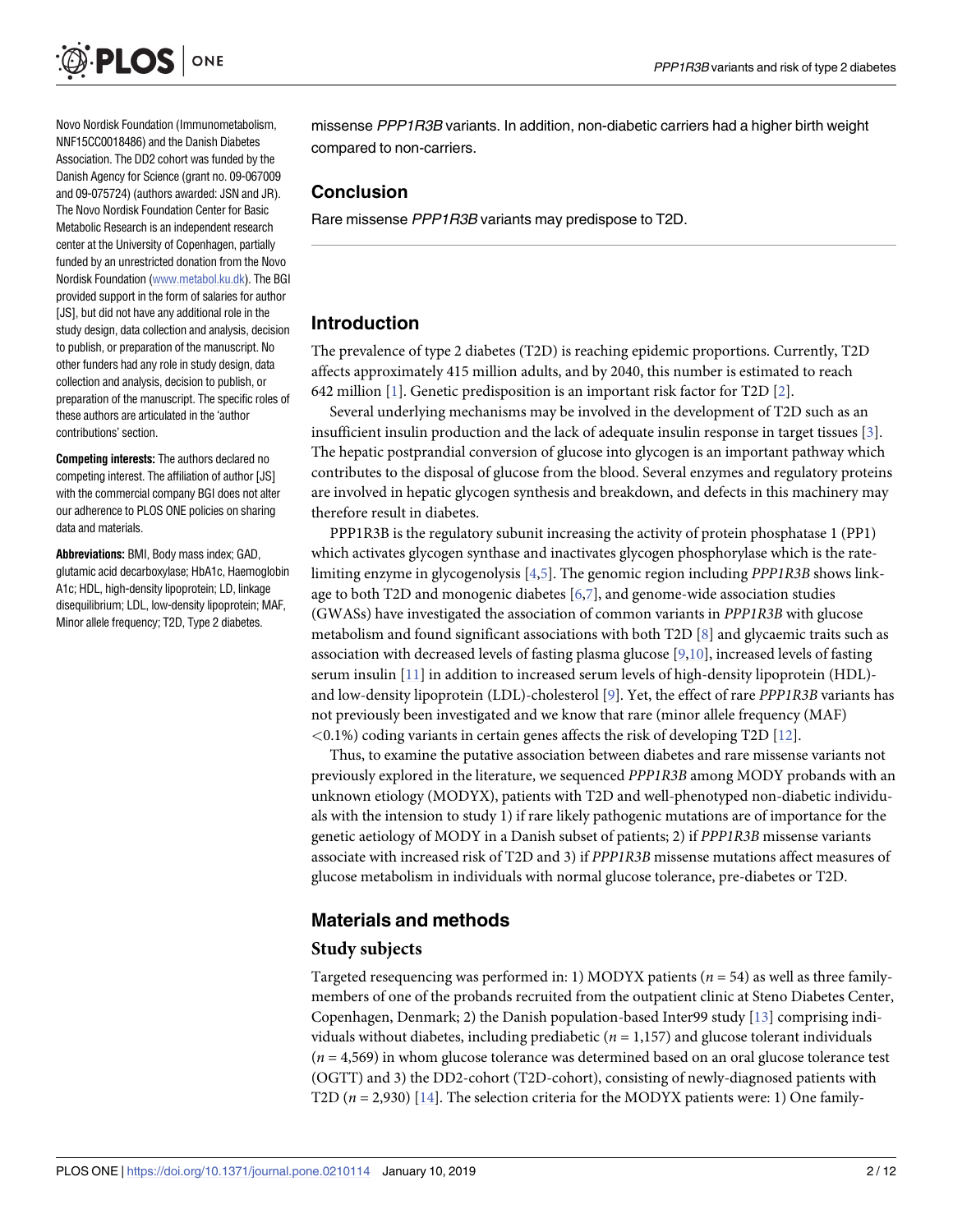<span id="page-2-0"></span>member with diagnosis before 25 years of age; 2) Preserved beta-cell function (diet or OHA treatment or measurable s-C-peptide *>* 3 years after diabetes diagnosis); 3) Anti-GAD65 negative (if measured) and 4) No known mutations in *HNF4A*, *GCK*, *HNF1A*, *HNF1B* or *INS*. Prediabetic individuals included participants having either impaired fasting glucose (IFG) or impaired glucose tolerance (IGT) after a 2-hour OGTT according to diagnostic criteria by the world health organization (WHO) 1999 [[15](#page-9-0)]. All patients with T2D were glutamic acid decarboxylase (GAD) antibody-negative and had a fasting serum C-peptide concentration *>* 150 pmol/l within 1.5 years from diabetes diagnosis (if available).

Prior to participation, written informed consent was obtained from all participants. The study design was in accordance with the ethical scientific principles of the Helsinki Declaration II and approved by The Scientific Ethics Committee of the Capital Region of Denmark (Inter99: KA-98155; Steno: KA-93033) and by the Danish National Ethical Committee on Health Research (DD2: S-20100082).

#### **Anthropometric and biochemical analysis**

Body weight (kg) was measured to the nearest 0.1 kg on a digital scale, while height (cm) was measured in an upright position to the nearest 0.5 cm using a non-extendable linen tape with the participant wearing light indoor clothes and no shoes. Body mass index (BMI) was calculated as weight in kilograms divided by height in meters squared (kg/m<sup>2</sup>). Waist circumference (cm) was measured at the umbilical level on subjects in an upright position to the nearest 0.5 cm with a non-extendable linen tape according to WHO recommendation [\[16\]](#page-10-0). The waisthip ratio was calculated as waist circumference (cm) divided by hip circumference (cm).

The Inter99 cohort: A standard 75 g OGTT was performed after a 12-hour overnight fast. Serum insulin and plasma glucose were measured in samples obtained at 0, 30, and 120 minutes during the OGTT. Serum insulin levels (excluding des-31,32 and intact proinsulin) were measured using the AutoDELFIA insulin kit (Perkin-Elmer, Wallac, Turku, Finland). Plasma glucose was analysed using a glucose oxidase method (Granutest; Merck, Darmstadt, Germany) [[17](#page-10-0)]. Concentrations of serum triglycerides, HDL-cholesterol, LDL-cholesterol, and total cholesterol were analysed using enzymatic colorimetric methods (GPO-PAP and CHOD-PAP, Roche Molecular Biochemicals, Germany). Haemoglobin A1c (HbA1c) was measured using ion-exchange high performance liquid chromatography (normal reference range: 4.1–6.4%) [\[18\]](#page-10-0). A clinical description of participants can be found in S1 [Table.](#page-8-0)

The DD2-cohort: Measures of BMI and routine laboratory measurements, such as fasting blood glucose, fasting serum C-peptide, GAD-antibody and C reactive protein (CRP), were extracted from the Danish Diabetes Database for Adults [[19](#page-10-0)].

#### **Targeted resequencing**

Targeted resequencing was performed using a solution-based target region capture and subsequent next generation sequencing (NGS) of the coding regions of 265 genes involved in the development of diabetes and obesity, including *PPP1R3B* [[20\]](#page-10-0). The methods for DNA extraction, target region capture, and NGS have previously been extensively described [\[20\]](#page-10-0). The final captured DNA libraries were sequenced using the Illumina HiSeq2000 Analyzer as paired-end 90 bp reads (following the manufacturer's standard cluster generation and sequencing protocols). All *PPP1R3B* coding regions were covered with a minimum mean depth of 30X and a mean depth of 171X. The variants located in *PPP1R3B* were annotated using Annovar [\[21\]](#page-10-0) with variants annotated according to transcript NM\_001201329.

The linkage disequilibrium (LD) structure between presently identified and previously investigated variants in *PPPP1R3B* (chr8:8993264–9008720) [[22](#page-10-0)] was calculated using LDlink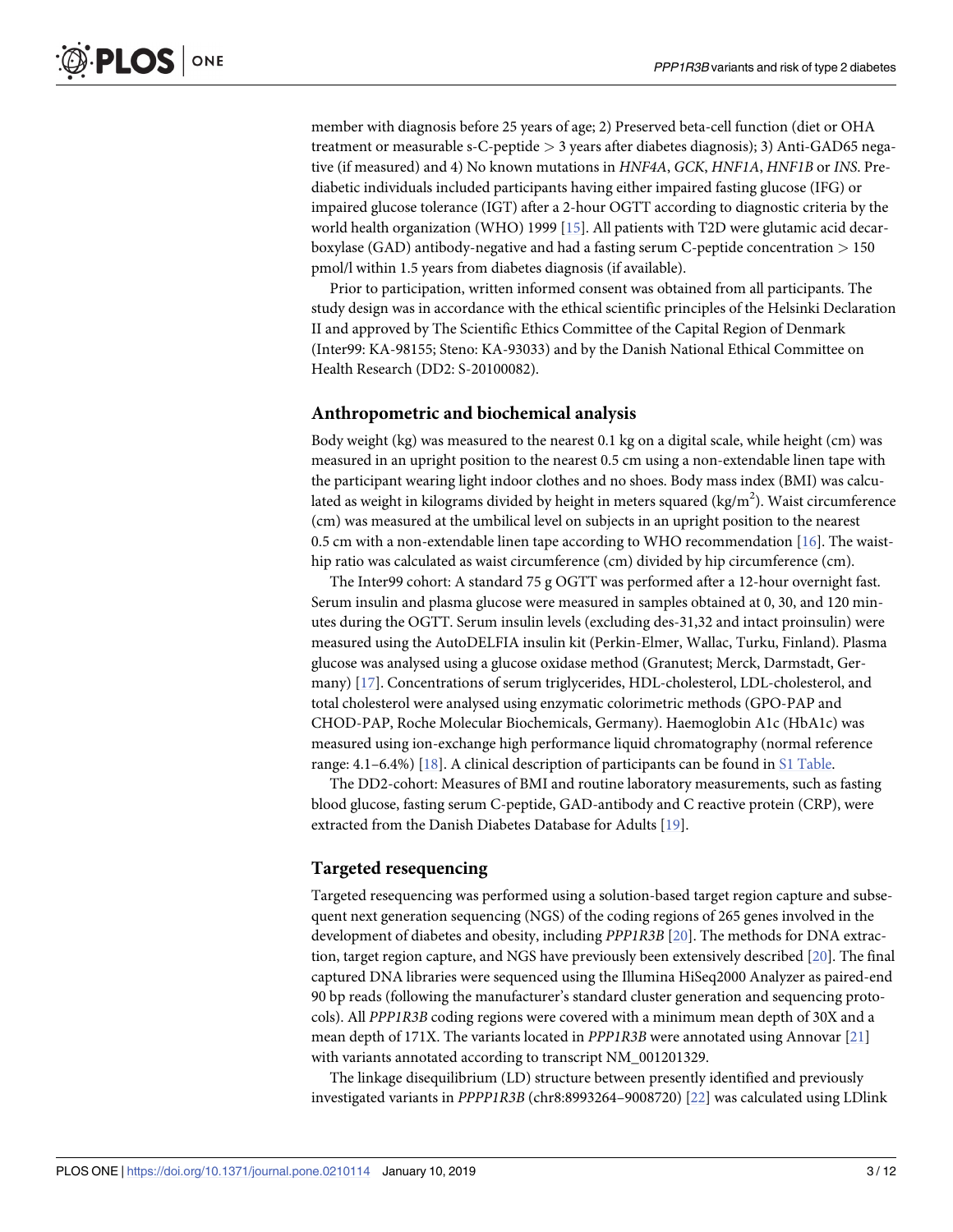<span id="page-3-0"></span>[\[23\]](#page-10-0). Two variants (p. S41R and p. G48E) from the present study were in high LD ( $D<sup>1</sup> > 0.8$ ) with previously investigated variants.

#### **Microarray-chip genotyping**

DNA from four diabetic family members and eight non-diabetic family members was genotyped using the MetaboChip array [[24](#page-10-0)] on a HiScan system (Illumina, SanDiego, California), and genotypes were called using GenomeStudio software (version2011.1; Illumina). From these genotypes, we extracted the region surrounding the *PPP1R3B* variant and estimated the haplotypes and co-segregation within one MODYX family using MERLIN [[25](#page-10-0)] (S3 [Table](#page-8-0)).

#### **Statistical analysis**

A gene-based association analysis was performed using missense variants restricted to MAF*<*0.1% based on the total number of samples studied. The statistical difference in carrierfrequency between cases and controls was calculated using chi-squared, logistic regression adjusted for sex and age as well as a kernel-based adaptive cluster (KBAC) test [\[26\]](#page-10-0). Differences in quantitative traits were analysed using a linear regression using additive genetic models adjusted for age and sex. Analyses were conducted using R software (version 3.2.3; R Foundation for Statistical Computing, Boston, MA, USA) except KBAC which was performed using rvtests [\[27\]](#page-10-0). *A p*-value *<* 0.05 was considered statistically significant.

#### **Results**

Targeted resequencing of *PPP1R3B* was performed in 54 MODYX patients, 2,930 patients with T2D, 1,157 pre-diabetic participants and 4,567 glucose tolerant individuals. A total of 23 missense mutations were found among 396 carriers of whom eight individuals were carrying two variants (S2 [Table](#page-8-0)).

Among the 54 MODYX patients, four heterozygous *PPP1R3B* variants were found (p. R263W, p.G218E, p.S41R and p.G48E). Two of these (p.S41R and p.G48E) were common, having a MAF *>* 1% (1.7% and 3.3%, respectively) and are therefore unlikely to be MODYcausing variants. The pathogenicity of the remaining two variants was evaluated using the Combined Annotation Dependent Depletion (CADD) score where a PHRED-scaled CADD score above 10 predicts pathogenicity in the top 10 percentile of all variants and a score above 20 predicts the top 1 percentile [[28](#page-10-0)]. The G218E variant was found to have a CADD-score of 24.3, in addition to a low MAF of 0.0008% in Europeans [\[29\]](#page-10-0). However, the prevalence of this variant was 0.4% among South Asians [\[29\]](#page-10-0), and is therefore unlikely to be pathogenic. The p. R263W variant having a CADD score of 33 and a MAF of 0.003% is possibly a causal variant. DNA was available for three additional family members with diabetes and sequencing showed that they were all carriers of the p.R263W variant. In order to further establish the causality of this variant, eight family-members without diabetes were genotyped, and haplotypes were generated. The haplotype containing the p.R263W was found in four non-diabetic family members, which indicates that this variant is unlikely to be the causal variant within the examined MODYX-family.

In the 2,930 patients with T2D and 5,726 population-based control individuals, two common variants (p.S41R and p.G48E) were found. These two variants have been captured by previous GWASs [\[22](#page-10-0)] having much larger statistical power than the present study and the effect of these variants was not investigated further.

The remaining variants were all rare (MAF *<*0.1%) and have not been captured by previous GWASs and these were further investigated in relation T2D. The overall burden of rare missense variants among patients with T2D compared to non-diabetic individuals showed that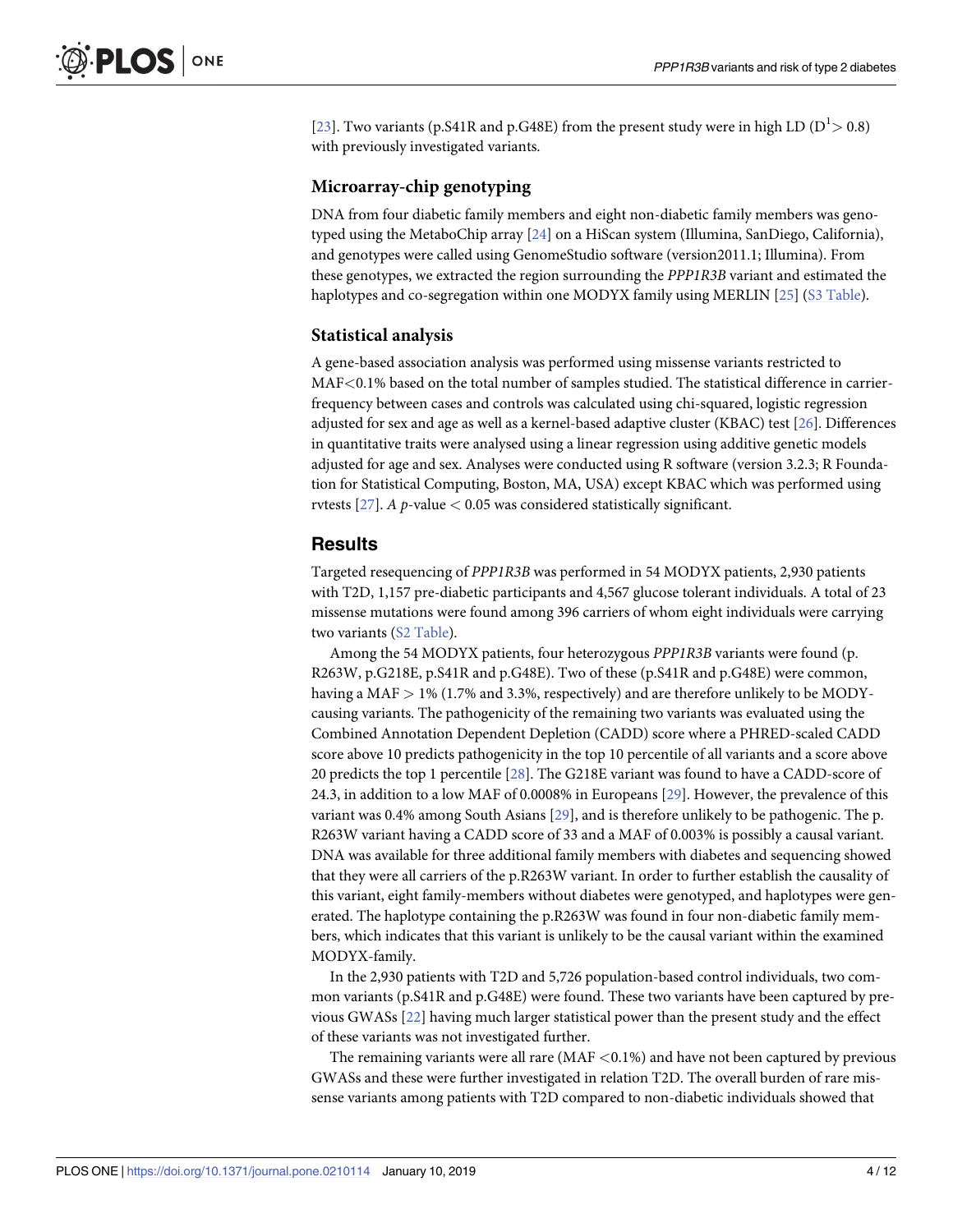<span id="page-4-0"></span>

|                                                    | <b>NGT</b>        | IFG/IGT           | T <sub>2</sub> D patients | <b>NGT versus T2D patients</b>    | NGT+ IFG/IGT versus T2D patients |
|----------------------------------------------------|-------------------|-------------------|---------------------------|-----------------------------------|----------------------------------|
| Non-carriers (n)                                   | 4,557             | 1,151             | 2,913                     |                                   |                                  |
| Carriers (n)                                       | 12                | 6                 | 17                        |                                   |                                  |
| Prevalence (%)<br>(95% confidence interval)        | $0.26(0.15-0.46)$ | $0.52(0.24-1.13)$ | $0.58(0.36 - 0.93)$       |                                   |                                  |
| <b>Fishers exact</b><br>OR (95% CI):<br>$p$ -value |                   |                   |                           | $2.22(1.06-4.65)$<br>$p = 0.03$   | $1.85(0.95-3.60)$<br>$p = 0.07$  |
| Logistic regression<br>OR (95% CI):<br>$p$ -value  |                   |                   |                           | $3.07(1.24 - 7.74)$<br>$p = 0.02$ | $2.57(1.14-5.79)$<br>$p = 0.02$  |
| Kbac                                               |                   |                   |                           | $p = 0.04$                        | $p = 0.04$                       |

Table 1. Number of carriers of rare (MAF<0.1%) missense PPP1R3B variants in glucose tolerant individuals (NGT), pre-diabetic individuals (IFG/IGT) and **patients with T2D.**

<https://doi.org/10.1371/journal.pone.0210114.t001>

the prevalence of rare missense variants was 0.58% among 2,930 cases, 0.52% among pre-diabetic individuals and 0.26% among glucose tolerant individuals (Table 1). Thus, a statistical significant difference in prevalence was found between non-diabetic individuals and patients with T2D using a logistic regression adjusting for sex and age (OR (95% CI): 2.57 (1.14–5.79,  $p = 0.02$ ), Table 1).

Enrichment of coding non-synonymous *PPP1R3B* variants having a MAF *<* 0.1% was also observed using the [http://www.type2diabetesgenetics.org,](http://www.type2diabetesgenetics.org) where 51 carriers out of 9,121 patients with diabetes were found in contrast to 40 carriers out of 9,335 non-diabetic individuals [\[30\]](#page-10-0). Yet, this enrichment was not statistically significant. However, when selecting only coding non-synonymous variants having a MAF *<* 0.1% classified as possibly damaging, this enrichment become further augmented with 14 carriers among patient with diabetes in contrast to six among control individuals [\[30\]](#page-10-0).

The association between rare *PPP1R3B* missense variants and measures of glucose metabolism were examined among 4,569 glucose tolerant individuals of whom 12 were carriers, 1,157 pre-diabetic participants of whom six were carriers ([Table](#page-5-0) 2) and 2,930 patients with T2D of whom 17 were carriers of rare *PPP1R3B* variants [\(Table](#page-5-0) 3).

HbA1c was slightly elevated among glucose tolerant *PPP1R3B* variant carriers (non-carriers: (median (interquartile range (IQR)): 5.80% (5.50–6.00); carriers: 6.05% (IQR: 5.98–6.30),  $p = 0.04$ ) as well as measures of birth weight (non-carriers:  $3,400g$  (IQR:  $3,050-3,750$ ), carriers:  $3,750g$  (IQR:  $3,400-4,200$ ),  $p = 0.03$ ). The latter trait was also significantly elevated among prediabetic individuals (non-carriers: 3,400g (IQR: 3,050–3,750); carriers: 3,900g (IQR: 3,700– 4,050),  $p = 0.04$ ) ([Table](#page-5-0) 2). Measures of birth weight were unavailable among patients with T2D.

Waist-hip ratio was slightly lower in carriers of rare *PPP1R3B* missense variants among both pre-diabetic individuals (carriers: 0.85 (IQR: 0.78–0.88); non-carriers: 0.90 (IQR: 0.83– 0.95), *p* = 0.05) and patients with T2D (carriers: 0.97 (IQR: 0.94–1.03); non-carriers: 0.98  $(IQR: 0.92-1.03)$ ,  $p = 0.03$ ). Also a significantly higher level of plasma LDL-cholesterol was found among diabetic carriers (3.40 mmol/L (IQR: 2.6–3.9)) of rare *PPP1R3B* missense variants compared to patients with T2D without such variants (2.20 mmol/L (IQR: 1.80–2.90), (*p* = 0.008)) (Tables [2](#page-5-0) and [3](#page-5-0)). Additionally, the gender distribution among patients with T2D carrying rare *PPP1R3B* variant was skewed with only three women compared to 14 men.

#### **Discussion**

Targeted resequencing of *PPP1R3B* among 54 MODYX probands did not reveal any likely pathogenic variants. In contrast, our investigation of a large number of deeply phenotyped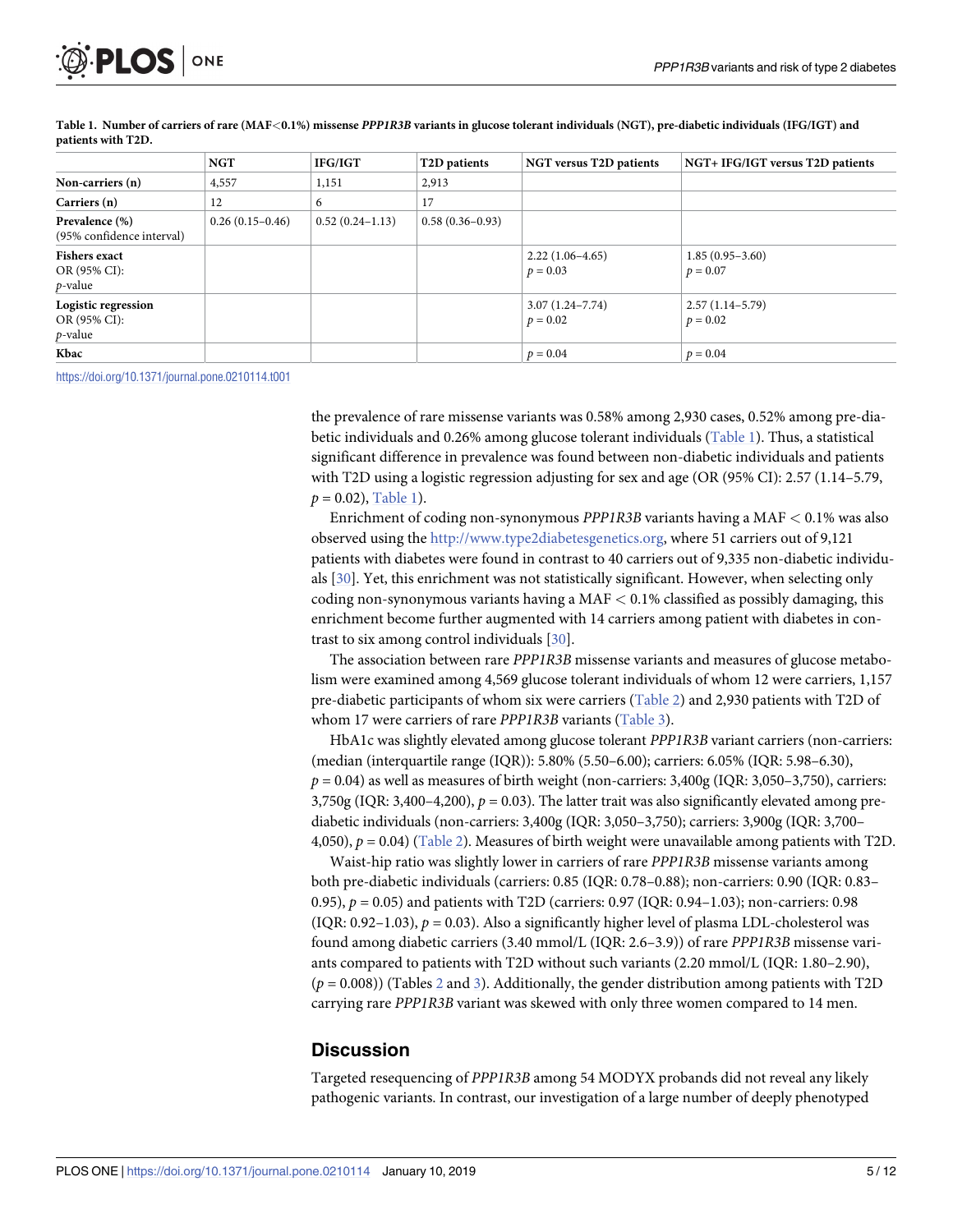<span id="page-5-0"></span>

|                              | Glucose tolerant individuals (NGT) |                               |            | Prediabetic participants (IFG/IGT) |                              |         |
|------------------------------|------------------------------------|-------------------------------|------------|------------------------------------|------------------------------|---------|
| Trait                        | Non-carriers<br>$(n = 4, 557)$     | <b>Carriers</b><br>$(n = 12)$ | $p$ -value | Non-carriers<br>$(n=1,151)$        | <b>Carriers</b><br>$(n = 6)$ | p-value |
| Sex(m/w)                     | 2108/2449                          | 5/7                           | NA         | 697/454                            | 3/3                          | NA      |
| BMI $(kg/m2)$                | $25.0(22.7-27.7)$                  | $24.8(22.5 - 26.7)$           | 0.7        | $27.5(24.6 - 30.6)$                | $27.1(22.3-29.0)$            | 0.3     |
| <b>CRP</b>                   | $0.74(0.33 - 1.72)$                | $0.54(0.35-0.85)$             | 0.3        | $1.27(0.57-2.76)$                  | $0.59(0.42 - 0.89)$          | 0.06    |
| Waist-hip ratio              | $0.84(0.78-0.90)$                  | $0.84(0.81 - 0.87)$           | 0.4        | $0.90(0.83 - 0.95)$                | $0.85(0.78-0.88)$            | 0.05    |
| HbA1c (%)                    | $5.80(5.50 - 6.00)$                | $6.05(5.98 - 6.30)$           | 0.02       | $5.90(5.70 - 6.20)$                | $5.65(5.43 - 5.88)$          | 0.07    |
| Fasting p-glucose (mmol/l)   | $5.30(5.00 - 5.60)$                | $5.35(5.10-5.53)$             | 1.0        | $6.10(5.70 - 6.40)$                | $6.20(5.73 - 6.45)$          | 0.7     |
| p-glucose 30min (mmol/l)     | $8.10(7.10-9.10)$                  | $8.05(7.60 - 8.55)$           | 0.9        | $9.90(9.00 - 10.9)$                | $8.90(8.45-10.6)$            | 0.6     |
| p-glucose 120min (mmol/l)    | $5.50(4.70 - 6.30)$                | $5.75(5.00-6.45)$             | 0.5        | $8.00(6.30 - 8.80)$                | $7.95(5.58 - 8.08)$          | 0.3     |
| Fasting s-C-peptide (pmol/l) | 499.0 (394.0-640.0)                | 488.0 (366.8-514.5.0)         | 0.2        | 667.5 (508.3-883.8)                | 699.0 (608.0-801.3)          | 0.7     |
| s-C-peptide 30min (pmol/l)   | 1880 (1490-2360)                   | 1610 (1438-2240)              | 0.3        | 1975 (1560-2338)                   | 2155 (1833-2755)             | 0.2     |
| s-C-peptide 120min (pmol/l)  | 1960 (1490-2490)                   | 1640 (1465-2543)              | 0.5        | 2880 (2140-3720)                   | 3070 (2500-3490)             | 0.7     |
| Fasting s-Insulin (pmol/l)   | 31.00 (22.00-46.00)                | 30.50 (22.00-39.75)           | 0.1        | $44.5(29.0-67.0)$                  | $38.5(28.3 - 44.3)$          | 0.5     |
| s-Insulin 30min (pmol/l)     | 243.0 (176.0-346.0)                | 185.0 (161.0-229.5)           | 0.5        | 258.0 (176.0-382.0)                | 265.0 (163.8-495.3)          | 0.3     |
| s-Insulin 120min (pmol/l)    | $136.0 (87.0 - 209.0)$             | 99.0 (82.0-159.0)             | 0.5        | 254.0 (155.0-442.3)                | 201.0 131.8-374.5)           | 0.6     |
| <b>BIGTT-AIR</b>             | 1680 (1351-2109)                   | 1531 (1429-1940)              | 0.4        | 1437 (1099-1936)                   | 1581 (1363-2672)             | 0.07    |
| BIGTT-SI                     | $10.3(7.81-12.8)$                  | $10.2(9.94-13.9)$             | 0.2        | $6.06(3.76 - 8.40)$                | $5.75(4.81 - 8.39)$          | 0.5     |
| <b>HOMAIR</b>                | $1.24(0.86 - 1.85)$                | $1.05(0.86 - 1.69)$           | 0.5        | $2.01(1.29-2.99)$                  | $1.75(1.36-1.89)$            | 0.3     |
| Matsuda index                | $8.57(5.98-11.8)$                  | $8.93(7.97-12.11)$            | 0.4        | $5.30(3.49 - 7.74)$                | $6.22(4.59-11.1)$            | 0.4     |
| Insulinogent index           | $25.9(18.0-37.8)$                  | $17.6(15.8-23.4)$             | 0.1        | $21.1(14.1-32.4)$                  | $23.1(18.0-50.9)$            | 0.3     |
| s-LDLc (mmol/L)              | $3.35(2.78-4.02)$                  | $3.85(3.21 - 4.57)$           | 0.2        | $3.64(3.04-4.32)$                  | $4.28(3.72 - 4.57)$          | 0.3     |
| s-total cholesterol (mmol/L) | $5.30(4.70 - 6.10)$                | $5.75(5.25-6.53)$             | 0.2        | $5.70(5.00 - 6.50)$                | $6.35(5.48 - 6.48)$          | 0.6     |
| s-HDLc (mmol/L)              | $1.41(1.17-1.69)$                  | $1.47(1.18-1.74)$             | 0.7        | $1.30(1.10-1.59)$                  | $1.31(1.17-1.41)$            | 0.9     |
| s-triglyceride (mmol/L)      | $1.00(0.70-1.40)$                  | $0.95(0.75-1.43)$             | 0.8        | $1.30(1.00-2.00)$                  | $1.25(1.03-1.40)$            | 0.8     |
| Birth-weight (g)             | 3,400 (3050-3750)                  | 3,750 (3400-4200)             | 0.03       | 3,400 (3050-3750)                  | 3,900 (3700-4050)            | 0.04    |

[Table](#page-4-0) 2. The effect of missense PPP1R3B variants with a MAF <0.1% on measures of metabolism in 4,569 glucose tolerant individuals (NGT) and 1,157 pre-dia**betic participants.**

Data is presented as median and interquartile range. Traits were all q-transformed. Values in bold are significant *p*-values. BMI, body mass index; HDLc: HDLcholesterol; LDLc: LDL-cholesterol.

<https://doi.org/10.1371/journal.pone.0210114.t002>

[Table](#page-4-0) 3. Quantitative trait analysis of rare missense PPP1R3B variants in  $n = 2,930$  newly-diagnosed patients with T2D.

| Trait                        | Non-carriers<br>$(n = 2,913)$<br>Median (IQR) | <b>Carriers</b><br>$(n = 17)$<br>Median (IQR) | p-value<br>(sex and age adjusted) |
|------------------------------|-----------------------------------------------|-----------------------------------------------|-----------------------------------|
| Sex (men/women) $*$          | 1664/1174                                     | 14/3                                          |                                   |
| Age at examination (years)   | $61.0(53.0 - 68.0)$                           | $55.0(52.0-61.0)$                             |                                   |
| Age at diagnosis (years)     | $60.0(52.0-67.0)$                             | $53.5(47.0-57.0)$                             | 0.6                               |
| BMI $(Kg/m2)$                | $30.6(27.0-34.6)$                             | $29.7(27.1-32.6)$                             | 0.8                               |
| Waist-hip ratio (cm)         | $0.98(0.92 - 1.03)$                           | $0.97(0.94 - 1.03)$                           | 0.03                              |
| s-triglycerides (mmol/L)     | $1.60(1.10-2.40)$                             | $1.70(1.20-1.80)$                             | 0.6                               |
| s-total cholesterol (mmol/L) | $4.40(3.70-5.10)$                             | $4.65(4.05-5.93)$                             | 0.3                               |
| $s$ -HDL $c$ (mmol/L)        | $1.20(1.00-1.40)$                             | $1.20(1.03-1.38)$                             | 0.5                               |
| s-LDLc (mmol/L)              | $2.20(1.80-2.90)$                             | $3.40(2.60-3.90)$                             | 0.006                             |

Traits were all q-transformed.

� not available in 75 individuals from DD2 (T2D-cohort).

Values in bold are significant *p*-value. BMI, body mass index; HDLc: HDL-cholesterol; IQR, interquartile range; LDLc: LDL-cholesterol.

<https://doi.org/10.1371/journal.pone.0210114.t003>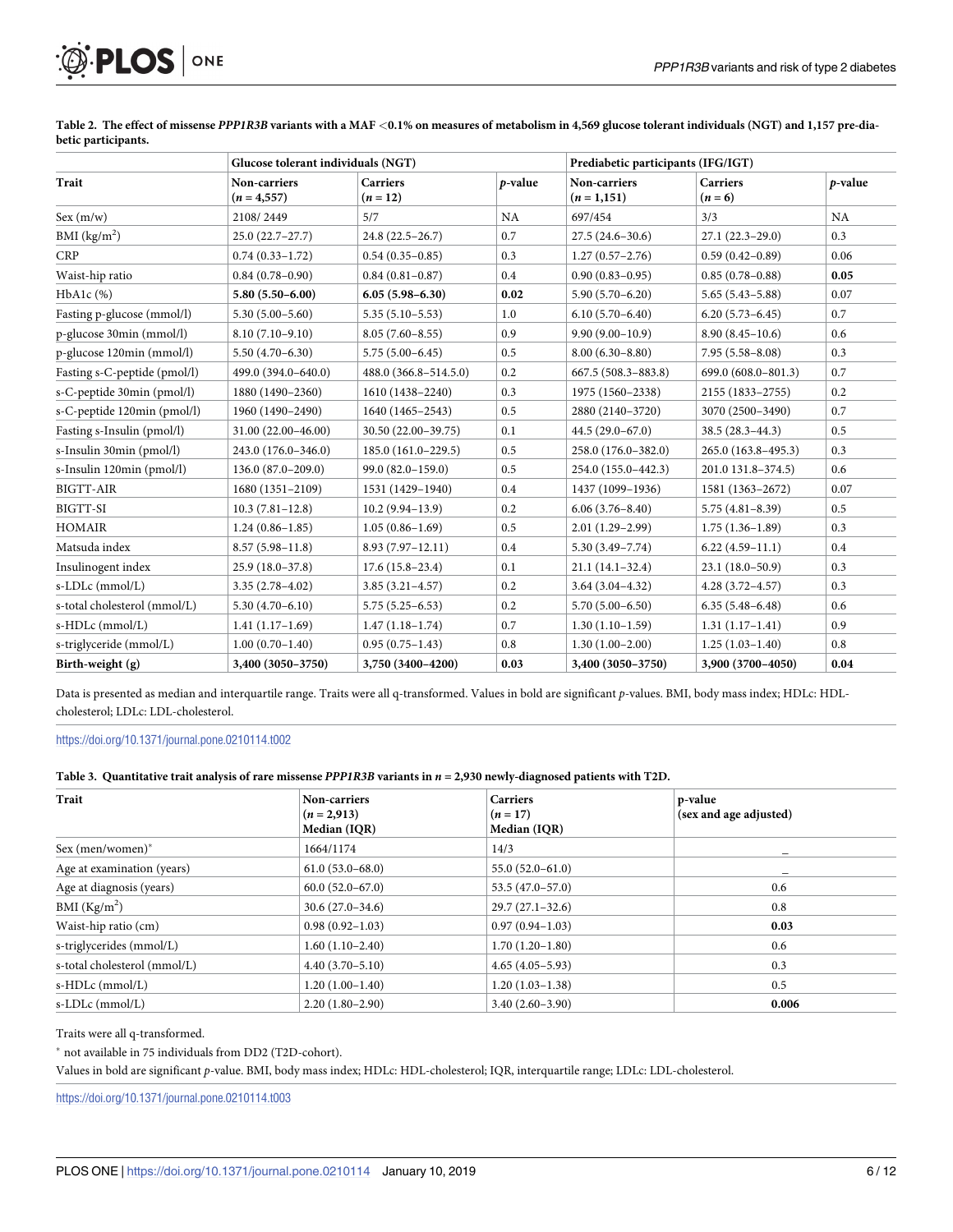patients with T2D and control individuals indicates that the presence of rare deleterious *PPP1R3B* variants increases the risk of developing T2D, associates with an elevated level of HbA1C, a decreased waist-hip ratio, an elevated birth weight and among patients with T2D, of whom the majority of carriers were men, increased concentrations of plasma LDL-cholesterol (S1 [Fig\)](#page-8-0).

In humans, *PPP1R3B* is expressed in both the liver and skeletal muscle. PPP1R3B is the regulatory subunit increasing the activity of PP1 which activates glycogen synthase, a key enzyme in glycogenesis, and inactivates glycogen phosphorylase which is the rate limiting enzyme in glycogenolysis [[4,5\]](#page-9-0). Thus, the association observed between rare *PPP1R3B* variants and increased risk of T2D as well as elevated levels of HbA1c, could be caused by variants inactivating *PPP1R3B*, resulting in increased plasma glucose levels. This increase in plasma glucose would be due to both a lack of glycogen synthase activation and a lack of glycogen phosphatase inactivation–thus glycogen will not be formed from glucose, and the glycogen present will be catabolized (Fig 1).

We were unable to validate the findings of the present study, yet, online available data supports the observed enrichment of rare coding variants among patient with T2D. Elevated levels



**Fig 1. The hypothesised effect of** *PPP1R3B* **variants on glycogenesis and glycogenolysis.** A) The PPP1R3B/protein phosphatase 1 (PP1) complex is an activator of glycogen synthase and an inhibitor of glycogen phosphorylase. Both functions of the PPP1R3B/PP1 complex will lead to an increase in glycogen due to increased conversion of glucose to glycogen and decreased breakdown of glycogen. B) Mutations in *PPP1R3B* may lead to reduced PPP1R3B/PP1 activity and consequently decreased activation of glycogen synthase and decreased inhibition of glycogen phosphorylase leading to a decreased level of glycogen.

<https://doi.org/10.1371/journal.pone.0210114.g001>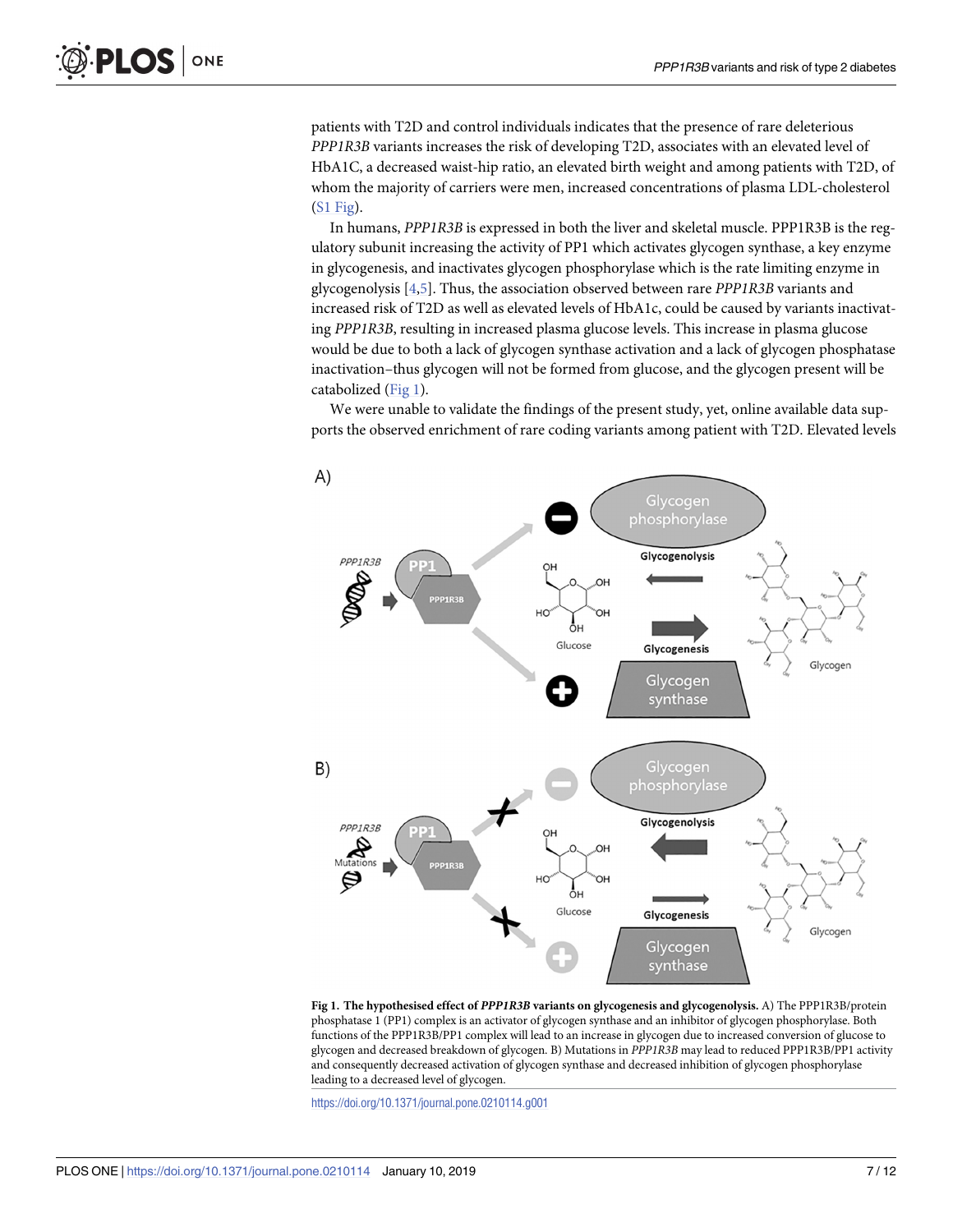<span id="page-7-0"></span>of HbA1c were only observed among glucose tolerant carriers, which may be a consequence of the larger number of glucose tolerant individuals compared to individuals with prediabetes or T2D. In addition, the strongest SNP association observed at the *PPP1R3B* locus from GWAS data based on nearly 90,000 individuals showed a significantly increased risk of T2D (*p* = 6.7�10<sup>−</sup>11) [\[8](#page-9-0)[,31\]](#page-10-0) further indicating that variation in the *PPP1R3B* locus do associate with variation in glycaemia.

Also our hypothesis is supported by results from the *PPP1R3B* liver-specific knockout mouse which also present with severely impaired hepatic glycogen synthase and decreased glycogen storage [[32](#page-10-0)]. In relation to treatment of diabetes, glycogen phosphorylase contributes to hyperglycemia, and the interaction between glycogen phosphorylase and PP1 has been suggested as a potential novel anti-diabetic target by playing a role in allosteric regulation of glycogen synthesis [\[33,34](#page-10-0)]. Our study supports that optimizing the effect of the PPP1R3B/PP1 complex could be an anti-diabetic drug target.

The *PPP1R3B* is located on 8p23.1 which has been linked with T2D and monogenic diabetes [\[7](#page-9-0)[,35\]](#page-10-0). Nevertheless, based on our findings, the linkage peak with MODY cannot be explained by the *PPP1R3B* variants found in the present study, and the association with T2D of the variants identified in the present study is insufficient to explain the T2D linkage peak. Within the 8p23.1 region there are several other candidate genes of interest such as *GAT4* and *BLK*. Therefore, these genes may be interesting candidate genes, potentially explaining the linkage peak on 8p23.1.

Serum LDL-cholesterol was also significantly elevated among diabetic carriers of *PPP1R3B* variants. In humans, the link between *PPP1R3B* and lipid metabolism was established by GWASs, including one conducted in *>*100,000 individuals of European descent [[36](#page-11-0)]. This study demonstrated that the rs9987289 variant in the vicinity of *PPP1R3B*, which is located at an eQTL, affects plasma HDL-cholesterol, LDL-cholesterol, and total cholesterol with the allele increasing the expression of *PPP1R3B* lowering the levels of plasma lipids [\[36\]](#page-11-0).

*PPP1R3B* variants such as rs4240624 have previously been associated not only with lipid concentrations but also with histologic non-alcoholic fatty liver disease (NAFLD) [\[9\]](#page-9-0) which is characterized by increased hepatic triglyceride content. The variant associating with increased risk of NAFLD also associated with increased concentrations of LDL-cholesterol, HDLcholesterol and decreased levels of glucose. Thus, variants in *PPP1R3B* may have pleiotropic effects on both glycaemic levels and lipid metabolism.

The association observed between *PPP1R3B* variants and increased birth weight has not previously been reported in the literature, and the immediate biological link between PPP1R3B and birth weight is unclear. An elevated level of maternal blood glucose is an important determinant of birth weight [\[37\]](#page-11-0); therefore, if the child has inherited the *PPP1R3B* variant from its mother, the child may have been exposed to higher levels of blood glucose, resulting in an increased birth weight.

The current study indicates that *PPP1R3B* mutation carriers have a slightly elevated level of plasma glucose, possibly due to the reduced activity of the glycogen synthase. This may explain why carriers of the *PPP1R3B* variants with T2D have a lower level of abdominal fat and no indication of reduced insulin production, as this form of diabetes may not only be a result of peripheral insulin resistance nor beta-cell deficiency but rather a dysfunctional hepatic glycogen metabolism. Diabetes is often considered as a disease characterized either by insulin deficiency or insulin resistance, primarily in skeletal muscle. However, the current study emphasises the possible hepatic influence on the development of diabetes. Our current findings may therefore contribute to deciphering the complex heterogeneity of T2D and consequently help improve future targeted diabetes treatment.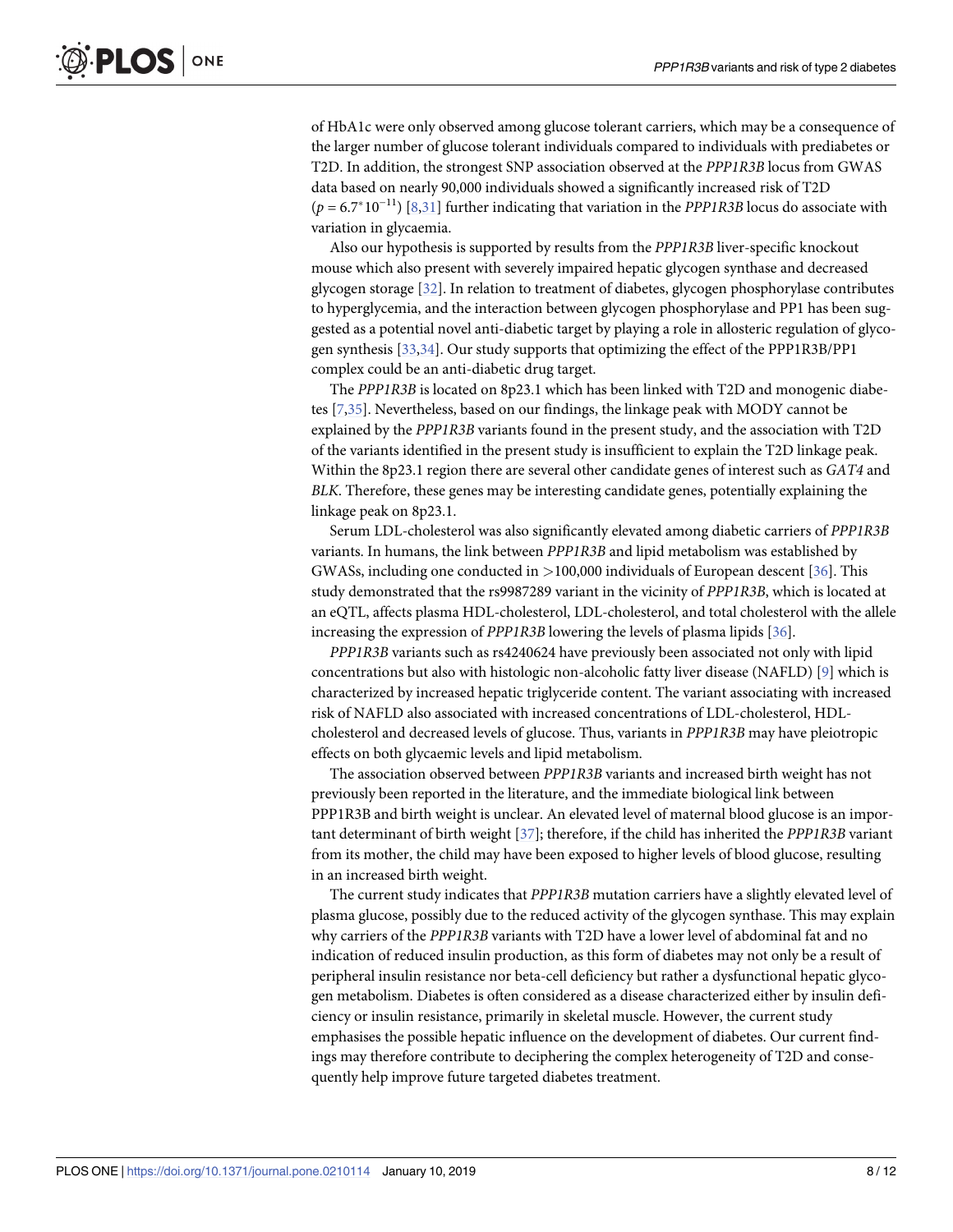<span id="page-8-0"></span>The inability to differentiate functional from non-functional variants is a limitation to this study. Protein stability information is available for amino acids 105–253 in *PPP1R3B*, thus, we are only able to estimate the *in silico* effect on protein stability of 11 of the 23 identified variants which is not sufficient for a valid sub-analysis of variants affecting protein stability. Therefore, we focussed on rare variants as this frequency spectrum has not previously been captured by GWASs, and these rare missense variants are more likely to be functional. However, benign rare variants may occur, and these variants will create noise which may mask the effect of functional rare variants. Despite this limitation, the present study was able to identify an association between carrying rare missense variants in *PPP1R3B* and the development of T2D.

#### **Conclusion**

The present data indicates that *PPP1R3B* missense variants increase risk of developing T2D, possibly through altered glycogen synthase function and altered lipid metabolism.

#### **Supporting information**

**S1 [Table.](http://www.plosone.org/article/fetchSingleRepresentation.action?uri=info:doi/10.1371/journal.pone.0210114.s001) Clinical description of participants.** (DOCX)

**S2 [Table.](http://www.plosone.org/article/fetchSingleRepresentation.action?uri=info:doi/10.1371/journal.pone.0210114.s002) Identified missense variants in PPP1R3B among 4,569 glucose tolerant individuals (NGT), MODYX probands (n = 54), 1,157 prediabetic individuals (IFG/IGT) and 2,930 patients with T2D.** (DOCX)

**S3 [Table.](http://www.plosone.org/article/fetchSingleRepresentation.action?uri=info:doi/10.1371/journal.pone.0210114.s003) Genotypes and family structure included in the haplotype analysis.** (DOCX)

**S1 [Fig](http://www.plosone.org/article/fetchSingleRepresentation.action?uri=info:doi/10.1371/journal.pone.0210114.s004). Schematic presentation of overall results.** (TIF)

#### **Acknowledgments**

The authors would like to thank the Exome Aggregation Consortium and the groups that provided exome variant data for comparison. A full list of contributing groups can be found at <http://exac.broadinstitute.org/about>. From Novo Nordisk Foundation Center for Basic Metabolic Research, University of Copenhagen, Denmark, we wish to thank A. Forman, T. H. Lorentzen and G. J. Klavsen for laboratory assistance, P. Sandbeck for data management, and T. F. Toldsted for grant management.

#### **Author Contributions**

**Conceptualization:** Robina Khan Niazi, Christian Theil Have, Mette Hollensted, Niels Grarup, Torben Hansen, Anette Prior Gjesing.

**Data curation:** Christian Theil Have, Anette Prior Gjesing.

**Formal analysis:** Robina Khan Niazi, Jihua Sun, Christian Theil Have, Anette Prior Gjesing.

**Funding acquisition:** Oluf Pedersen, Niels Grarup, Torben Hansen, Anette Prior Gjesing.

**Investigation:** Robina Khan Niazi, Jihua Sun, Christian Theil Have, Mette Hollensted, Allan Linneberg, Jens Steen Nielsen, Jørgen Rungby, Torben Hansen, Anette Prior Gjesing.

**Methodology:** Robina Khan Niazi, Jihua Sun, Christian Theil Have, Niels Grarup, Torben Hansen, Anette Prior Gjesing.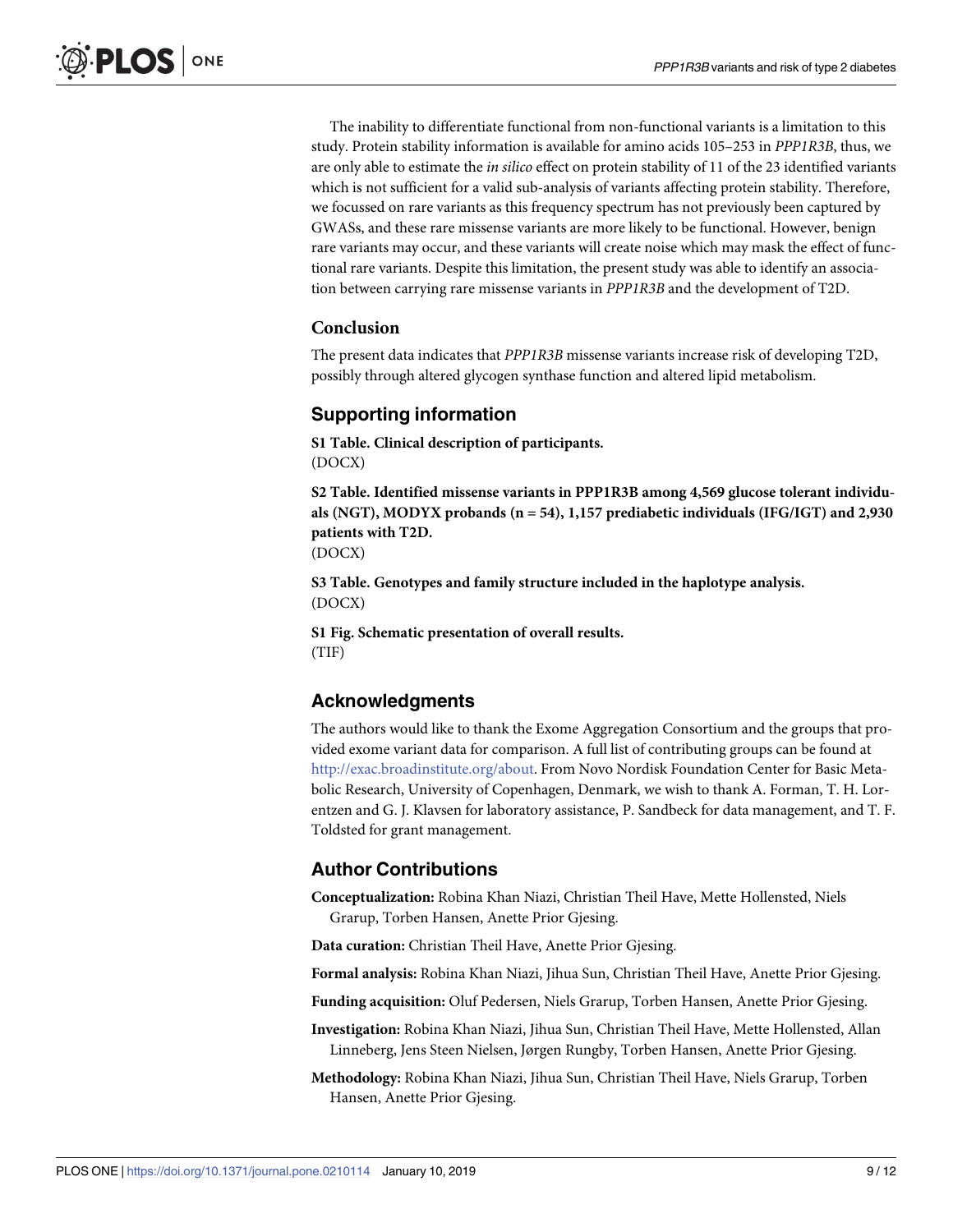<span id="page-9-0"></span>**Project administration:** Torben Hansen, Anette Prior Gjesing.

**Resources:** Allan Linneberg, Oluf Pedersen, Jens Steen Nielsen, Jørgen Rungby, Niels Grarup, Torben Hansen, Anette Prior Gjesing.

**Software:** Christian Theil Have, Anette Prior Gjesing.

**Supervision:** Torben Hansen, Anette Prior Gjesing.

**Visualization:** Anette Prior Gjesing.

**Writing – original draft:** Robina Khan Niazi, Torben Hansen, Anette Prior Gjesing.

**Writing – review & editing:** Jihua Sun, Christian Theil Have, Mette Hollensted, Allan Linneberg, Oluf Pedersen, Jens Steen Nielsen, Jørgen Rungby, Niels Grarup, Torben Hansen.

#### **References**

- **[1](#page-1-0).** International Diabetes Federation IDA-tE (2017) [www.diabetesatlas.org](http://www.diabetesatlas.org). 7th Edition ed.
- **[2](#page-1-0).** Poulsen P, Kyvik KO, Vaag A, Beck-Nielsen H (1999) Heritability of Type II (non-insulin-dependent) diabetes mellitus and abnormal glucose tolerance—a population-based twin study. Diabetologia 42: 139–145. PMID: [10064092](http://www.ncbi.nlm.nih.gov/pubmed/10064092)
- **[3](#page-1-0).** DeFronzo RA (1992) Pathogenesis of type 2 (non-insulin dependent) diabetes mellitus: a balanced overview. Diabetologia 35: 389–397. PMID: [1516769](http://www.ncbi.nlm.nih.gov/pubmed/1516769)
- **[4](#page-1-0).** Munro S, Cuthbertson DJR, Cunningham J, Sales M, Cohen PTW (2002) Human skeletal muscle expresses a glycogen-targeting subunit of PP1 that is identical to the insulin-sensitive glycogen-targeting subunit G(L) of liver. Diabetes 51: 591–598. PMID: [11872655](http://www.ncbi.nlm.nih.gov/pubmed/11872655)
- **[5](#page-1-0).** Montori-Grau M, Guitart M, Lerin C, Andreu AL, Newgard CB, et al. (2007) Expression and glycogenic effect of glycogen-targeting protein phosphatase 1 regulatory subunit GL in cultured human muscle. Biochem J 405: 107–113. <https://doi.org/10.1042/BJ20061572> PMID: [17555403](http://www.ncbi.nlm.nih.gov/pubmed/17555403)
- **[6](#page-1-0).** Dunn JS, Mlynarski WM, Pezzolesi MG, Borowiec M, Powers C, et al. (2006) Examination of PPP1R3B as a candidate gene for the type 2 diabetes and MODY loci on chromosome 8p23. Ann Hum Genet 70: 587–593. <https://doi.org/10.1111/j.1469-1809.2005.00248.x> PMID: [16907705](http://www.ncbi.nlm.nih.gov/pubmed/16907705)
- **[7](#page-1-0).** Kim SH, Ma X, Weremowicz S, Ercolino T, Powers C, et al. (2004) Identification of a locus for maturityonset diabetes of the young on chromosome 8p23. Diabetes 53: 1375–1384. PMID: [15111509](http://www.ncbi.nlm.nih.gov/pubmed/15111509)
- **[8](#page-1-0).** (2018) Type 2 Diabetes Knowledge Portal.
- **[9](#page-1-0).** Speliotes EK, Yerges-Armstrong LM, Wu J, Hernaez R, Kim LJ, et al. (2011) Genome-wide association analysis identifies variants associated with nonalcoholic fatty liver disease that have distinct effects on metabolic traits. PLoS Genet 7: e1001324. <https://doi.org/10.1371/journal.pgen.1001324> PMID: [21423719](http://www.ncbi.nlm.nih.gov/pubmed/21423719)
- **[10](#page-1-0).** Hayes MG, Urbanek M, Hivert MF, Armstrong LL, Morrison J, et al. (2013) Identification of HKDC1 and BACE2 as genes influencing glycemic traits during pregnancy through genome-wide association studies. Diabetes 62: 3282–3291. <https://doi.org/10.2337/db12-1692> PMID: [23903356](http://www.ncbi.nlm.nih.gov/pubmed/23903356)
- **[11](#page-1-0).** Manning AK, Hivert MF, Scott RA, Grimsby JL, Bouatia-Naji N, et al. (2012) A genome-wide approach accounting for body mass index identifies genetic variants influencing fasting glycemic traits and insulin resistance. Nat Genet 44: 659–669. <https://doi.org/10.1038/ng.2274> PMID: [22581228](http://www.ncbi.nlm.nih.gov/pubmed/22581228)
- **[12](#page-1-0).** Bonnefond A, Clement N, Fawcett K, Yengo L, Vaillant E, et al. (2012) Rare MTNR1B variants impairing melatonin receptor 1B function contribute to type 2 diabetes. Nat Genet 44: 297–301. [https://doi.org/](https://doi.org/10.1038/ng.1053) [10.1038/ng.1053](https://doi.org/10.1038/ng.1053) PMID: [22286214](http://www.ncbi.nlm.nih.gov/pubmed/22286214)
- **[13](#page-1-0).** Jorgensen T, Borch-Johnsen K, Thomsen TF, Ibsen H, Glumer C, et al. (2003) A randomized non-pharmacological intervention study for prevention of ischaemic heart disease: baseline results Inter99. Eur J Cardiovasc Prev Rehabil 10: 377–386. <https://doi.org/10.1097/01.hjr.0000096541.30533.82> PMID: [14663300](http://www.ncbi.nlm.nih.gov/pubmed/14663300)
- **[14](#page-1-0).** Thomsen RW, Nielsen JS, Ulrichsen SP, Pedersen L, Hansen AM, et al. (2012) The Danish Centre for Strategic Research in Type 2 Diabetes (DD2) study: Collection of baseline data from the first 580 patients. Clin Epidemiol 4: 43–48. <https://doi.org/10.2147/CLEP.S30083> PMID: [23071401](http://www.ncbi.nlm.nih.gov/pubmed/23071401)
- **[15](#page-2-0).** Organization WH (1999) World Health Organization Diagnosis and Classification of Diabetes Mellitus: Report of a WHO Consultation, in Part 1. World Health Organization, Geneva.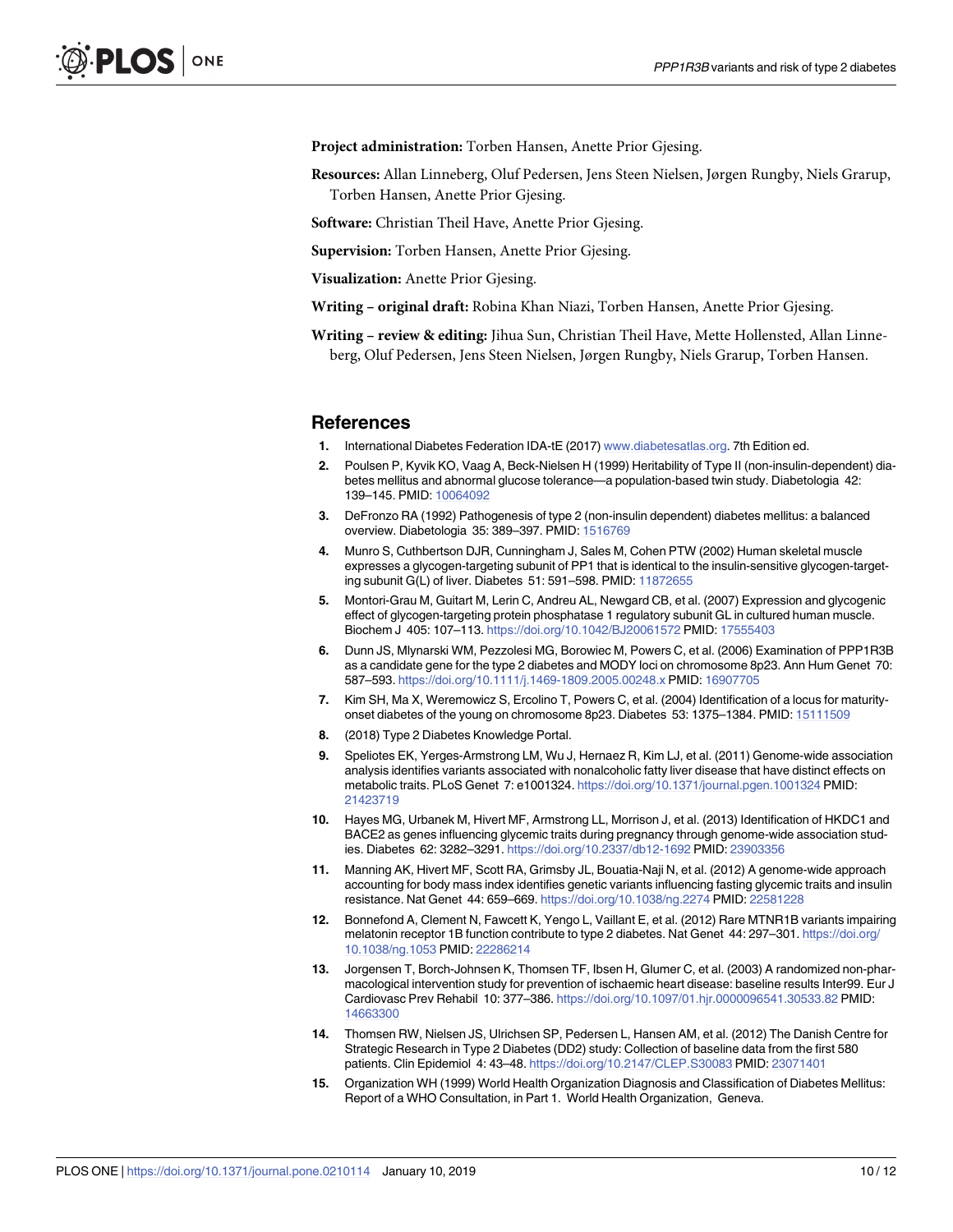- <span id="page-10-0"></span>**[16](#page-2-0).** deOnis M, Habicht JP (1996) Anthropometric reference data for international use: Recommendations from a World Health Organization Expert Committee. American Journal of Clinical Nutrition 64: 650–658. <https://doi.org/10.1093/ajcn/64.4.650> PMID: [8839517](http://www.ncbi.nlm.nih.gov/pubmed/8839517)
- **[17](#page-2-0).** Glumer C, Jorgensen T, Borch-Johnsen K (2003) Prevalences of diabetes and impaired glucose regulation in a Danish population—The Inter99 study. Diabetes Care 26: 2335–2340. PMID: [12882858](http://www.ncbi.nlm.nih.gov/pubmed/12882858)
- **[18](#page-2-0).** Lau C, Vistisen D, Toft U, Tetens I, Glumer C, et al. (2011) The effects of adding group-based lifestyle counselling to individual counselling on changes in plasma glucose levels in a randomized controlled trial: the Inter99 study. Diabetes Metab 37: 546–552. <https://doi.org/10.1016/j.diabet.2011.06.001> PMID: [21900030](http://www.ncbi.nlm.nih.gov/pubmed/21900030)
- **[19](#page-2-0).** Gedebjerg A, Almdal TP, Berencsi K, Rungby J, Nielsen JS, et al. (2018) Prevalence of micro- and macrovascular diabetes complications at time of type 2 diabetes diagnosis and associated clinical characteristics: A cross-sectional baseline study of 6958 patients in the Danish DD2 cohort. J Diabetes Complications 32: 34–40. <https://doi.org/10.1016/j.jdiacomp.2017.09.010> PMID: [29107454](http://www.ncbi.nlm.nih.gov/pubmed/29107454)
- **[20](#page-2-0).** Gao R, Liu YX, Gjesing AP, Hollensted M, Wan XZ, et al. (2014) Evaluation of a target region capture sequencing platform using monogenic diabetes as a study-model. Bmc Genetics 15.
- **[21](#page-2-0).** Wang K, Li MY, Hakonarson H (2010) ANNOVAR: functional annotation of genetic variants from highthroughput sequencing data. Nucleic Acids Research 38.
- **[22](#page-2-0).** Scott RA, Scott LJ, Magi R, Marullo L, Gaulton KJ, et al. (2017) An Expanded Genome-Wide Association Study of Type 2 Diabetes in Europeans. Diabetes 66: 2888–2902. [https://doi.org/10.2337/db16-](https://doi.org/10.2337/db16-1253) [1253](https://doi.org/10.2337/db16-1253) PMID: [28566273](http://www.ncbi.nlm.nih.gov/pubmed/28566273)
- **[23](#page-2-0).** Machiela MJ, Chanock SJ (2015) LDlink: a web-based application for exploring population-specific haplotype structure and linking correlated alleles of possible functional variants. Bioinformatics 31: 3555–3557. <https://doi.org/10.1093/bioinformatics/btv402> PMID: [26139635](http://www.ncbi.nlm.nih.gov/pubmed/26139635)
- **[24](#page-3-0).** Voight BF, Kang HM, Ding J, Palmer CD, Sidore C, et al. (2012) The metabochip, a custom genotyping array for genetic studies of metabolic, cardiovascular, and anthropometric traits. PLoS Genet 8: e1002793. <https://doi.org/10.1371/journal.pgen.1002793> PMID: [22876189](http://www.ncbi.nlm.nih.gov/pubmed/22876189)
- **[25](#page-3-0).** Abecasis GR, Cherny SS, Cookson WO, Cardon LR (2002) Merlin-rapid analysis of dense genetic maps using sparse gene flow trees. Nature Genetics 30: 97–101. <https://doi.org/10.1038/ng786> PMID: [11731797](http://www.ncbi.nlm.nih.gov/pubmed/11731797)
- **[26](#page-3-0).** Liu DJ, Leal SM (2010) A novel adaptive method for the analysis of next-generation sequencing data to detect complex trait associations with rare variants due to gene main effects and interactions. PLoS Genet 6: e1001156. <https://doi.org/10.1371/journal.pgen.1001156> PMID: [20976247](http://www.ncbi.nlm.nih.gov/pubmed/20976247)
- **[27](#page-3-0).** Zhan X, Hu Y, Li B, Abecasis GR, Liu DJ (2016) RVTESTS: an efficient and comprehensive tool for rare variant association analysis using sequence data. Bioinformatics 32: 1423–1426. [https://doi.org/10.](https://doi.org/10.1093/bioinformatics/btw079) [1093/bioinformatics/btw079](https://doi.org/10.1093/bioinformatics/btw079) PMID: [27153000](http://www.ncbi.nlm.nih.gov/pubmed/27153000)
- **[28](#page-3-0).** Kircher M, Witten DM, Jain P, O'Roak BJ, Cooper GM, et al. (2014) A general framework for estimating the relative pathogenicity of human genetic variants. Nat Genet 46: 310–315. [https://doi.org/10.1038/](https://doi.org/10.1038/ng.2892) [ng.2892](https://doi.org/10.1038/ng.2892) PMID: [24487276](http://www.ncbi.nlm.nih.gov/pubmed/24487276)
- **[29](#page-3-0).** Lek M, Karczewski KJ, Minikel EV, Samocha KE, Banks E, et al. (2016) Analysis of protein-coding genetic variation in 60,706 humans. Nature 536: 285–291. <https://doi.org/10.1038/nature19057> PMID: [27535533](http://www.ncbi.nlm.nih.gov/pubmed/27535533)
- **[30](#page-4-0).** (2018) Type 2 Diabetes Knowledge Portal.
- **[31](#page-7-0).** Mahajan A, Taliun D, Thurner M, Robertson NR, Torres JM, et al. (2018) Fine-mapping type 2 diabetes loci to single-variant resolution using high-density imputation and islet-specific epigenome maps. Nature **Genetics**
- **[32](#page-7-0).** Mehta MB, Shewale SV, Sequeira RN, Millar JS, Hand NJ, et al. (2017) Hepatic protein phosphatase 1 regulatory subunit 3B (Ppp1r3b) promotes hepatic glycogen synthesis and thereby regulates fasting energy homeostasis. J Biol Chem 292: 10444–10454. <https://doi.org/10.1074/jbc.M116.766329> PMID: [28473467](http://www.ncbi.nlm.nih.gov/pubmed/28473467)
- **[33](#page-7-0).** Zibrova D, Grempler R, Streicher R, Kauschke SG (2008) Inhibition of the interaction between protein phosphatase 1 glycogen-targeting subunit and glycogen phosphorylase increases glycogen synthesis in primary rat hepatocytes. Biochemical Journal 412: 359–366. <https://doi.org/10.1042/BJ20071483> PMID: [18298402](http://www.ncbi.nlm.nih.gov/pubmed/18298402)
- **[34](#page-7-0).** Cohen P (2006) Timeline—The twentieth century struggle to decipher insulin signalling. Nature Reviews Molecular Cell Biology 7: 867–873. <https://doi.org/10.1038/nrm2043> PMID: [17057754](http://www.ncbi.nlm.nih.gov/pubmed/17057754)
- **[35](#page-7-0).** Pezzolesi MG, Nam M, Nagase T, Klupa T, Dunn JS, et al. (2004) Examination of candidate chromosomal regions for type 2 diabetes reveals a susceptibility locus on human chromosome 8p23.1. Diabetes 53: 486–491. PMID: [14747302](http://www.ncbi.nlm.nih.gov/pubmed/14747302)